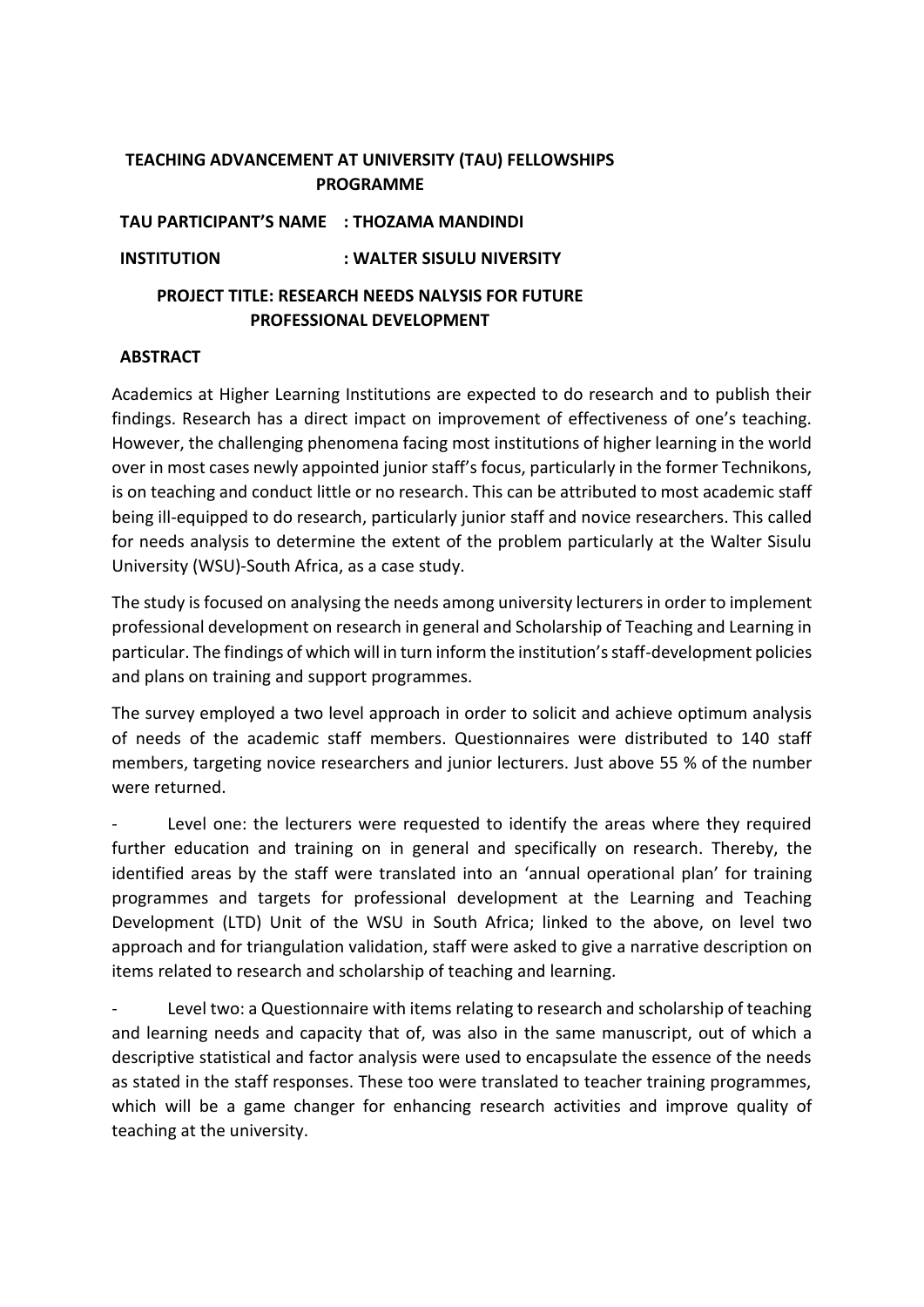It came through that, *inter alia* the listed needs and the descriptive responses, research capacity building and SoTL training programmes were required by academic staff.

**Keywords**: Professional development; needs analysis; enhancement of teaching & learning

#### **Introduction**

Higher learning institutions (HLI) are essentially dependent on their academic staff for efficient delivery of services in order to achieve their goals. Fundamentally, the key performance areas on which they are evaluated for effectiveness are teaching, research and community engagement. In order to enhance the work performance, improve their abilities on these aspects and hone their skills as well as advance their knowledge, it becomes imperative to consider training and development initiatives. Research in general, particularly Scholarship of Teaching and Learning-SoTL have direct impact on improvement of effectiveness of one's teaching and thus achievement of the HLI goals (Thornhill and Marrow, 2007). However, the challenging phenomena facing most institutions of higher learning in the world over is that little or no research on own teaching is happening (Gupta, Sleezer and Russ-Eft, 2007). This is partly because some academic staff are not well equipped to undertake research, they lack the capacity because some focused exclusively on teaching, especially those who were teaching in former Technikons. Furthermore, for others it is a variety of additional reasons, namely, work (teaching and research) demand becomes unbearable, women's triple burden (career work, community/societal demands and home responsibilities as a wife, woman, mother etc.), so the easiest thing to do is simply drop others and research becomes closest target. Another reason is just negligence, research is abandoned because of cumbersome work it comes with (a lot of reading, analytical applications, literature search, data collection, write-up, rejection of articles for publication etc). Thus, research capacity building and staff development were essential.

In this article, research needs of Walter Sisulu University (WSU)'s junior lecturers and novice researchers were assessed and analysed. The findings in turn, informed the institution's staffdevelopment policies and the development plan and support programmes. Aspects of focus in this needs analysis project were: identification of the areas where staff required further education and training on; assessment of research knowledge by checking research outputs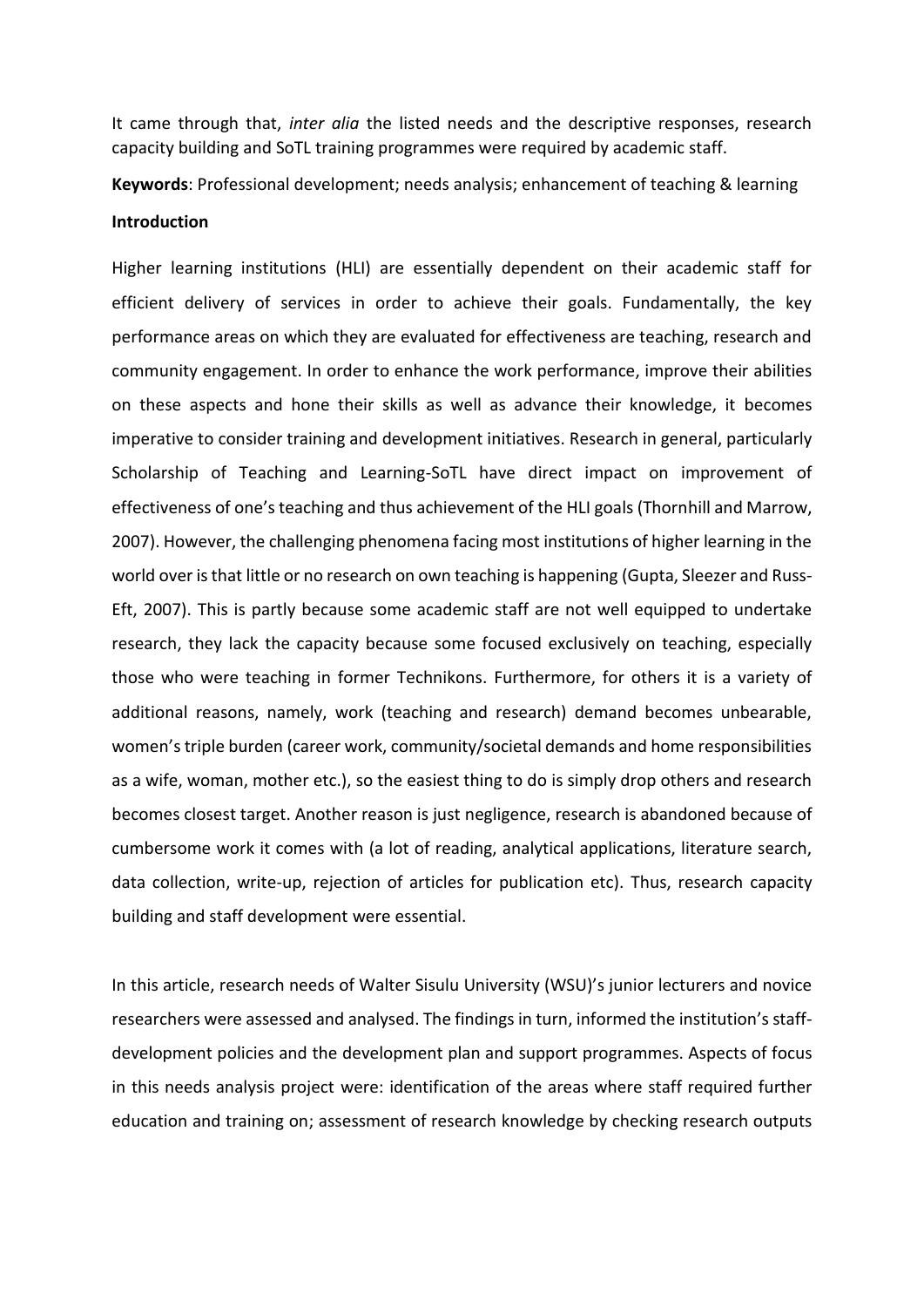and individual research activities; readiness to undertake capacity building on any research venture particularly that which will enhance teaching and learning. **Literature Review**

Literature on professional development and broadly on scholarly teaching were searched and reviewed to establish the important aspects of research capacity building, teaching and learning practices that we can cover in our scope. These aspects are receiving attention in institutions of higher learning, with the 'research for teaching and teach for research', 'scholarly teaching and scholarship of teaching and learning' terms dominating in the literature (Vajotzki, Savage, Martins, Borin and Kustra, 2011; Clark, Moran, Skolnik and Trick, 2009). In order to understand the relationships between professional development, and the academic staff engagement in research and the scholarship of teaching and its potential impact on teaching and learning, it is essential to assess the current abilities or assets and inadequacies.

While there are claims that the total of certain academic discipline-knowledge is multiplying exponentially every five to ten years (Feilden, 1998), nonetheless, no one individual can keep abreast knowledge sufficiently. It is for that reason that both partners in education (employers and employees) should make a conscious effort to invest in staff capacity building and self-upgrade respectively. In addition to this view, Gupta, Sleezer and Russ-Eft (2007) echo this from the senior management point of view in HLIs, that it is important for them to understand the importance of training and development. Human resource management should be able to identify training needs and place great emphasis on what competences are necessary for the type of work staff do. Furthermore, the Deans of faculties should underscore the newer techniques that will enhance both teaching and research, such as the Scholarship of teaching and learning (SoTL). Identification of needs will assist appropriate training and honing of relevant employee knowledge, skills and ability (KSA) (Lewis, Millmore, Saunders, et al., 2007). Moreover, there is a belief among management that development of KSA leads to work performance improvement and achievement of organizational goals (Lewis, Millmore, Saunders, et al., 2007).

Rothwell (2001), stated that academic staff confront a set of challenges in their teaching role. They have to conduct research in order to achieve quality teaching while also they have to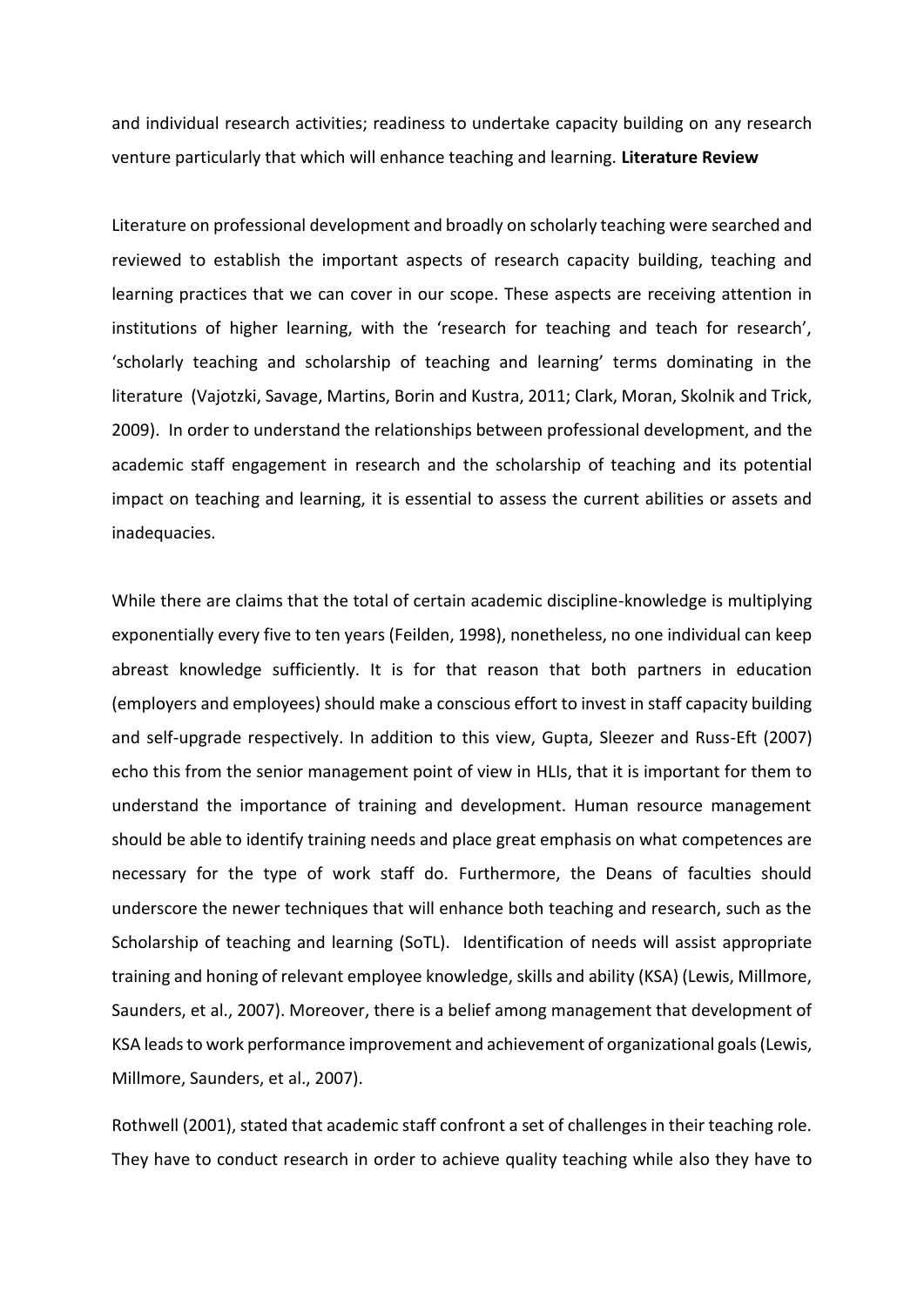include new methods and technologies in their teaching with the less resources at their disposal. The SoTL projects can be the most effective options to accomplish such, as they target both research capacity building and enhance effective teaching and learning. They have to be well equipped for these demands in order to achieve quality in the midst of that. But, in order to ascertain their developmental needs and their endowments to fulfil these roles, a needs review and assessment for each individual has to be conducted.

Modern-day higher education institutes need to place much emphasis on development of their staff not only to compete on the global arena but to enhance and improve work performance in teaching to ensure achievement of the strategic goals. Millmore, Lewis, Saunders, Thornhill and Marrow (2007) observed that a majority of institutions are beginning to introduce policies that promote equipping and training of staff members with necessary competencies. However, Goldstein and Ford, (2002) asserted that in order to target improvement of research and scholarship of teaching, institutions should evaluate training and development policies and practices for effectiveness and achievement of needs of the institutions. Nonetheless, empowered staff would impart quality teaching to their learners if they were capacitated in research. Institutions of higher learning have to invest on the quality of their staff mainly academic staff in order to effectively deliver on their mandate. The World Bank supports the view in its recognition that excellence is a product of high quality, wellmotivated teaching staff and a supportive professional culture (World Bank, 1994). Thus, institutions have to provide an enabling environment which supports development especially for those that are willing.

The study focused on conducting a needs analysis on research capacity among university lecturers in order to implement professional development. The findings of which used to inform the institution's staff-development policies and plans on training and support programmes.

### **Why & what constitute professional development**

The fast evolving societal needs have placed Higher Education systems under a tremendous pressure to produce graduates who will sought to respond to the needs. Academic staff, as a key mediating agency between the graduate and the society have to be well equipped to navigate that role (Delannoy, 2000). The providers of professional development and training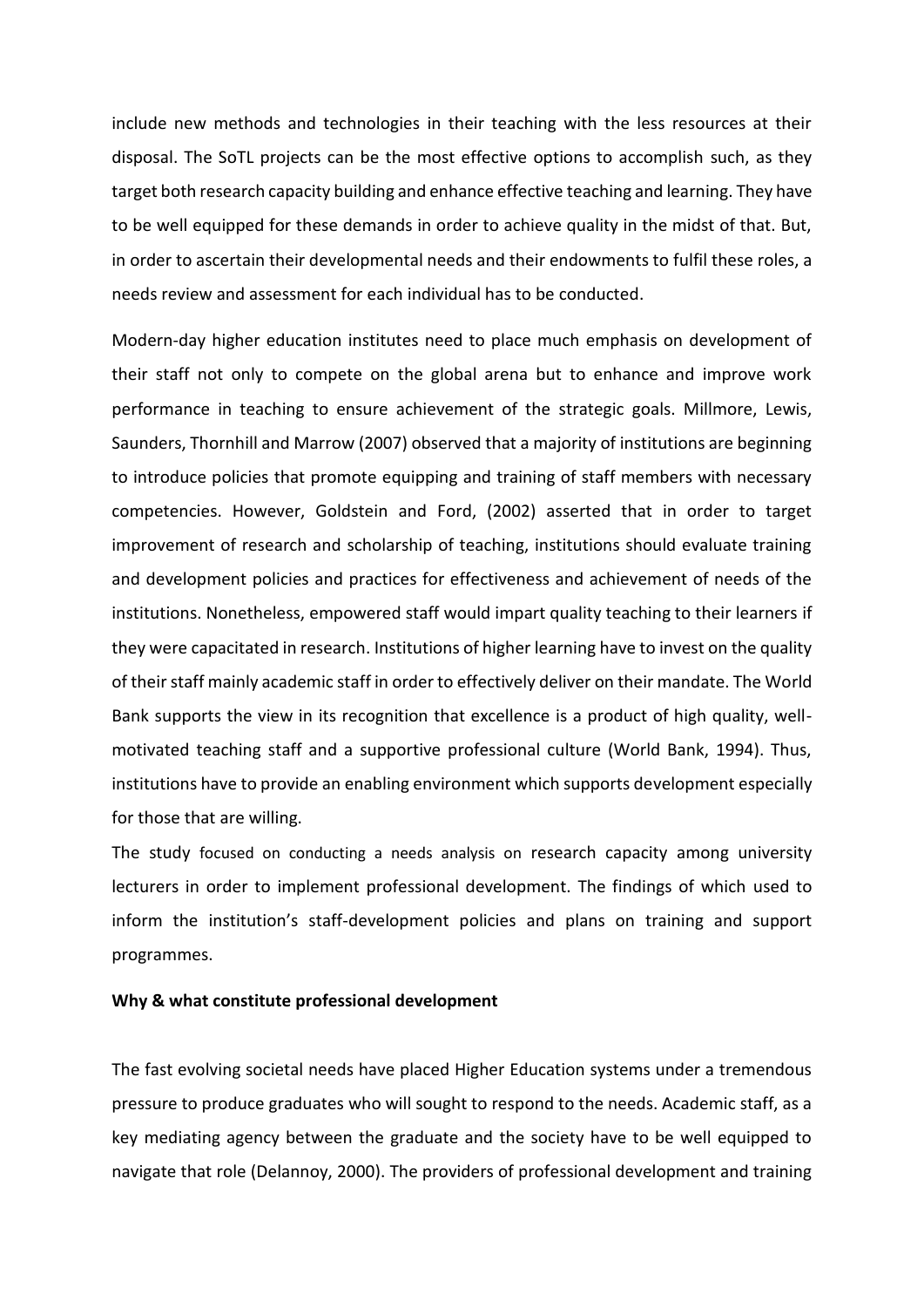(the key area of policy intervention), have to be mindful of that as they assist lecturers improve teaching and learning methods and changing the curricula to fit community developmental needs. The Department of Higher Education and Training in South Africa (HESA) requires that academic staff are grounded in teaching and empowered with a blend of broader Higher Education understanding, sound pedagogical skills, disciplinary knowledge as well as research abilities (SKA) in order to navigate through the HESA expectations (Education White Paper No.3, 1997).

According to Komba and Nkumbi (2008), professional development provides academic staff with opportunities to enrich their thinking, to explore new roles, they become parents and counsellors, to develop new teaching techniques, teaching and learning practices enhanced and generally, enlarge their scope both in their career and as individuals. While Zakaria and Daud (2009), asserts that best teachers constitute continuous upgrading of their skills and knowledge and institutions which invest time and financial resources in staff development lay a good foundation. Therefore, understanding of the scope and implementation of professional development should not be superficial but go deeper than it is currently occurring.

Skills development- and Human resource-agencies have to move away from the bureaucratic traditional, behavouristic practices and scientific paradigms of professional development, which implement a carefully specified curriculum and teaching methods that produced a 'standard product-student', to a broader one. A teacher education that advocates for utilisation of a wide variety of teaching techniques-which in turn will enable students to construct their own new knowledge. That which supports personal research, encourages acquisition of critical and independent thinking skills, reinforces 21<sup>st</sup> century skills and underpins fresh knowledge and bolster attitudes and values (Zakaria & Daud, 2009). However, professional development has to be well planned and broad to ensure that content is not short-changed for an ephemeral pursuit of contemporary skills (Silva, 2008), because the latest wave is towards technology use without relevant content.

Over and above the dominant models of formal workshops, research capacity building and seminars, professional development could also be about helping to set up professional interactions that promote and underpin networks of interest groups and communities of practice (CoPs). Other forms of informal personal learning not recognised for lecturer training nonetheless, effective on teaching and can impact on learning have a place in professional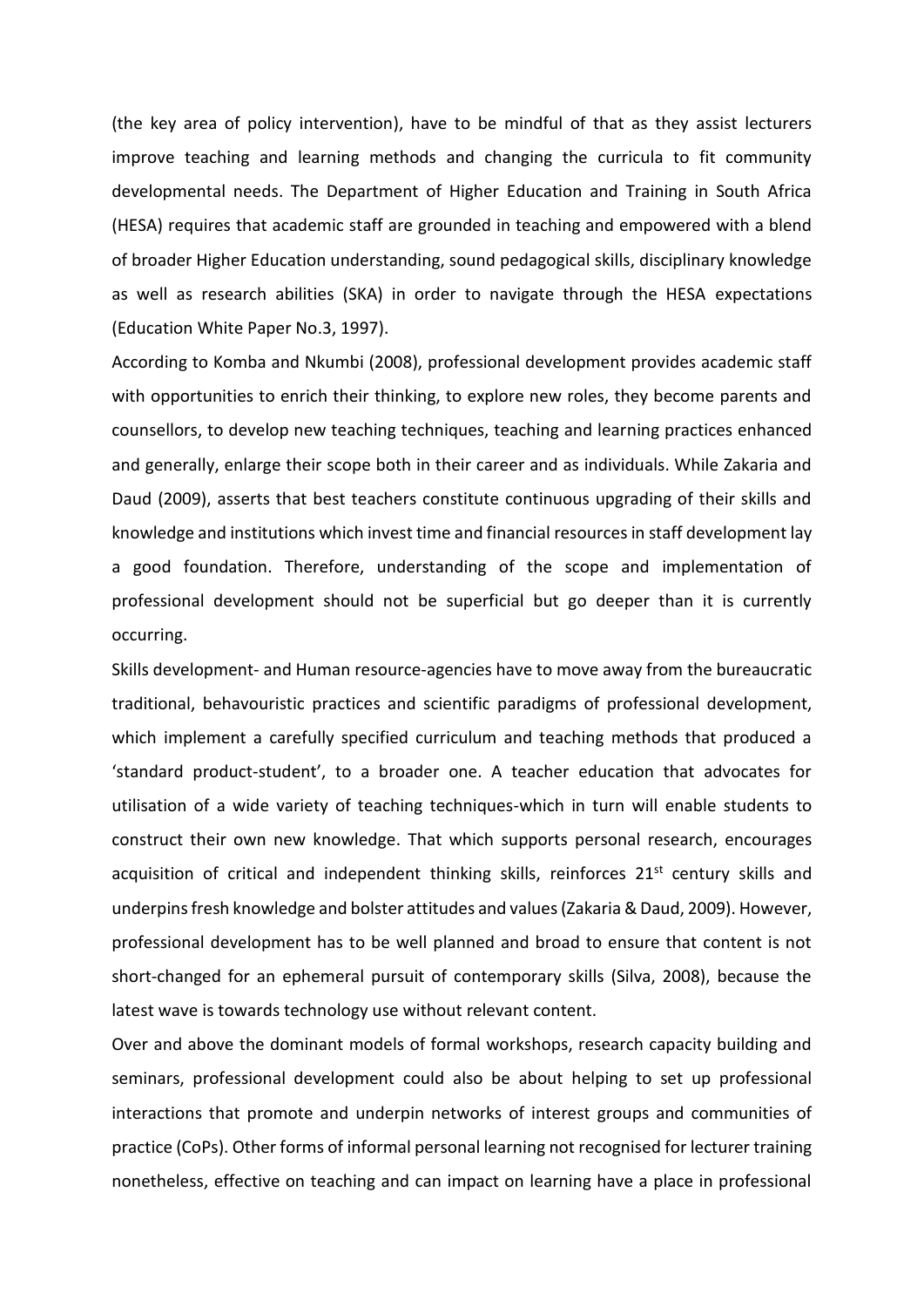development. The examples of such are reflective portfolio writing, proposal writing, collective activities on projects, peer observation, writing for publication, etc., (Silva, 2008) According to Silva (2008), these activities could be considered as part of a broader spectrum of staff learning opportunities.

# **Research Methods**

The study employed a case study research design and utilised a two level approach in order to solicit and achieve optimum analysis of needs of the academic staff members. Questions were developed and charted around professional development training needs of their choice. They were required to identify whatever they regarded as professional development and were also supplied with a list of further education and training needs to prioritise in order of importance for them. The aspects ranged from research capacity (RC), to facilitation methods (FM) or teaching techniques (TT), assessment methods (AM), scholarship of teaching and learning (SoTL), to technology aided teaching (TAT), case study method (CSM).

Questionnaires were distributed via e-mails to 140 staff members, targeting novice researchers and junior lecturers. Two faculties, namely, Science, Engineering and Technology (FSET) and Business Management Sciences (BMS) were piloted. Completed and returned responses were initially 63, although they continued to trickle in, increasing the number of returns to 79 even after I had started the analysis-a response rate of just above 55%. Analysis were carried out on the sample as was believed to be a fair representative of the distribution of the academic staff in the four campuses of the two faculties.

Level one approach: the lecturers were requested to identify the areas where they required further education and training on. Thereby, the identified areas by the staff were translated into an 'annual operational plan' and training programmes for professional development at the Learning and Teaching Development (LTD) Unit of WSU in South Africa. Connected to the above was level two approach where the variables based on research and SoTL were provided in order for respondents to describe precisely what aspects of research they required training on. Level two was also included for triangulation validation, staff were asked to give a narrative description on items related to research and scholarship of teaching and learning that of.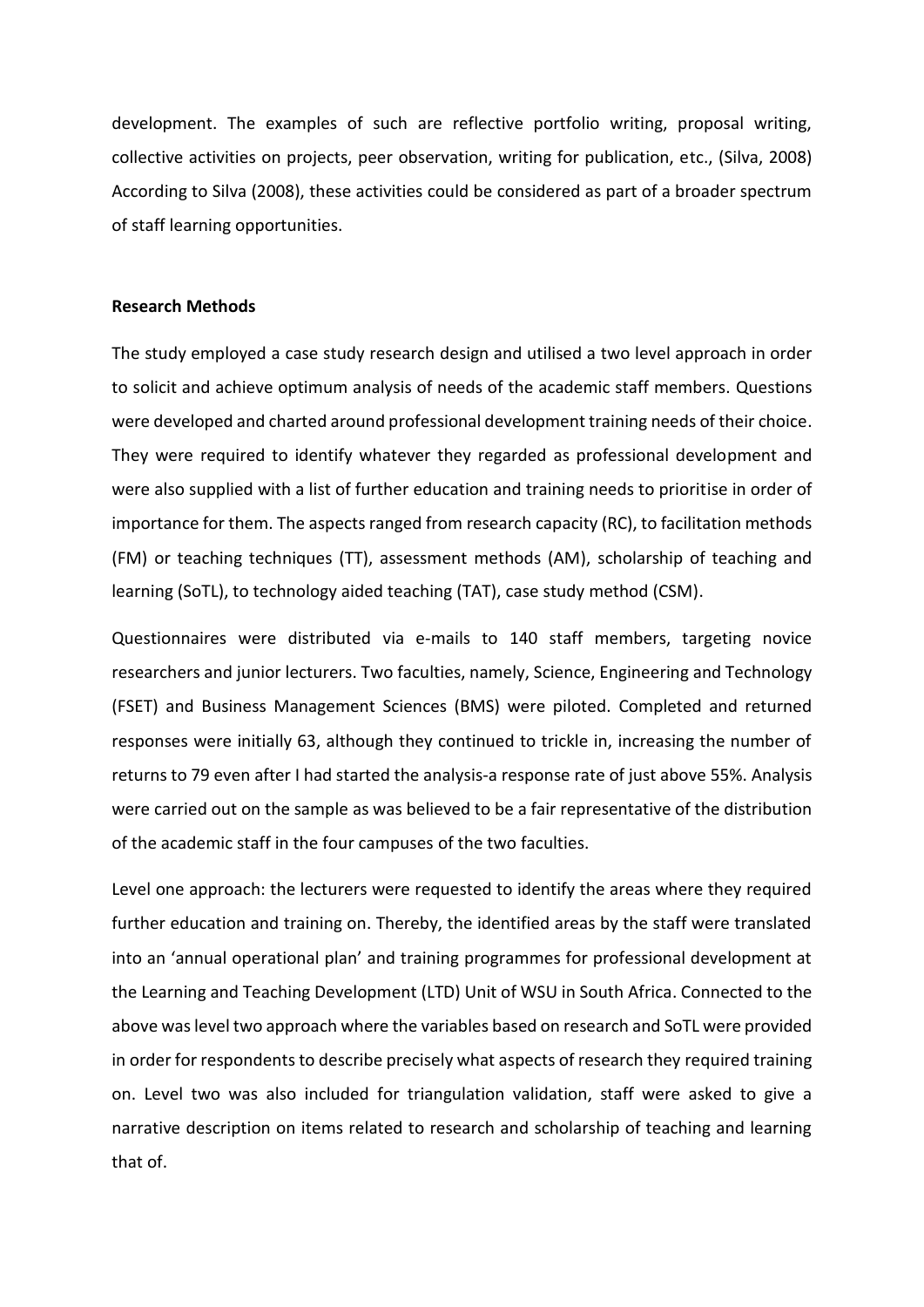Level two approach: a Questionnaire with inquiry on items relating to research and scholarship of teaching and learning needs and capacity that of, was also in the same manuscript, out of which a descriptive statistical and factor analysis were used to encapsulate the essence of the needs as stated in the staff responses. These too were translated to teacher training programmes, a game changer for enhancing research activities and improve quality of teaching at the university.

There were additional questions on whether staff received training on any of the professional development listed on second approach. This was to ascertain whether participants had heard about scholarly teaching and had been in some training of any kind of research and new techniques of teaching and learning. One cannot venture into any new teaching technique without doing some kind of research in my view.

#### **Data Analysis**

Out of the survey responses, indices were created from the collated responses as follows:

Level One Approach: these were the most frequently itemized: Research Capacity (RC), Better Assessment Techniques (BAT), Teaching Methods (TM), Facilitation Methods (FM), assistance for Research when doing post graduate studies-research (PGR), Professional interaction and networking (PIN)

From Level Two Approach: There was a choice and staff had to describe selected items from a given list, from Research Capacity (RC), Scholarship of Teaching and Learning (SoTL), Assessment Methods (AM), Facilitation Methods (FM), Scholarship of Teaching (SoT) to Technology Aided Teaching (TAT), Professional interaction for research collaboration (CoPs), Participation in teaching and learning workshop/ conference (PTLW), to complete a qualification in teaching development (PGCE). All these had to be accompanied with description

# **Results**

### **Frequency Distribution**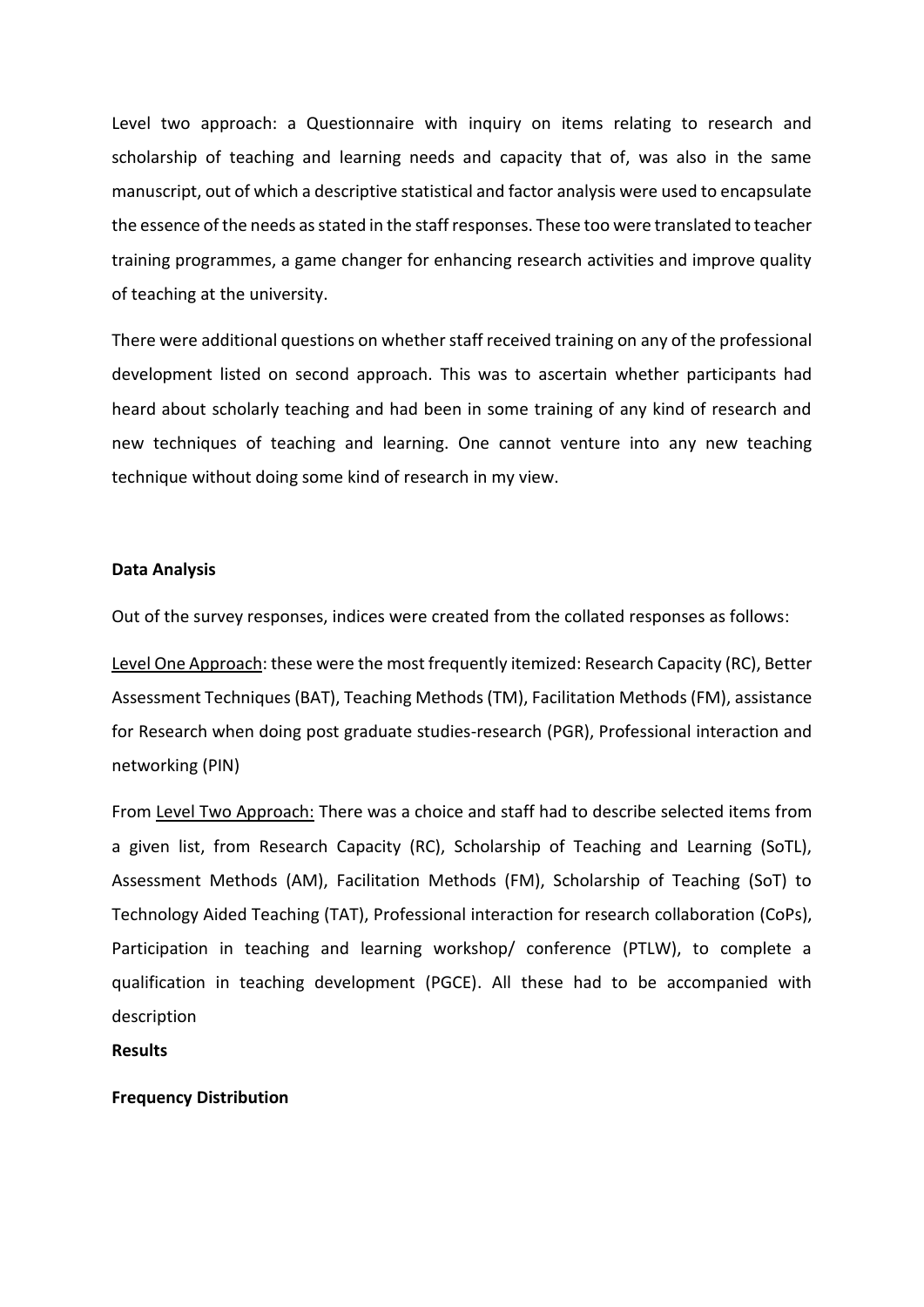Based on the indices, sub-groups identified in the score distribution for these indices were: RC- (*n*=22), BAT-(*n*=33), TM-(n=62), FM-(n=47), PGR-(n=7), PIN-(n=1). SoTL did not feature anywhere at this level but from the directories below.

Research capacity (RC), was overwhelmingly selected from the listed items (n=70); SoTL seemed not to be known or popular but was selected by few individuals-(*n*=8); AM-(n=73); FM-(n=79); TAT-(n=70); CoPs-(n=34); PTLW-(n=12); PGCE-(n=43)

The above distribution revealed that research capacity was one of the most required/chosen item by the participants and the vote rises overwhelmingly on the second supplied list, close to the total of the returned responses (70). Clearly, the significant rise show how staff members want to be developed in this area. SoTL, was the least selected, noticeably revealing that it was a new concept at the institution, particularly for the respondents. It was not quite known and people do not want to venture into unknown phenomena, while still struggling with the teaching load and the almost compulsory research.

The distribution does not demonstrate that respondents understood a relationship between research and SoTL, they always selected them as if there was no relationship the association was rather with teaching than SoTL. Furthermore, respondents were rather more interested in teaching related developmental aspects, facilitation (79), assessment methods (73), technology teaching (70) and PGCE (43) all show high scores. While research scored high (n=70) in the second level approach, however, scored lower (22) in the first level approach. This incongruity could mean only a few would do it on choice but if the university develops them then they were more willing.

**The demographic analysis**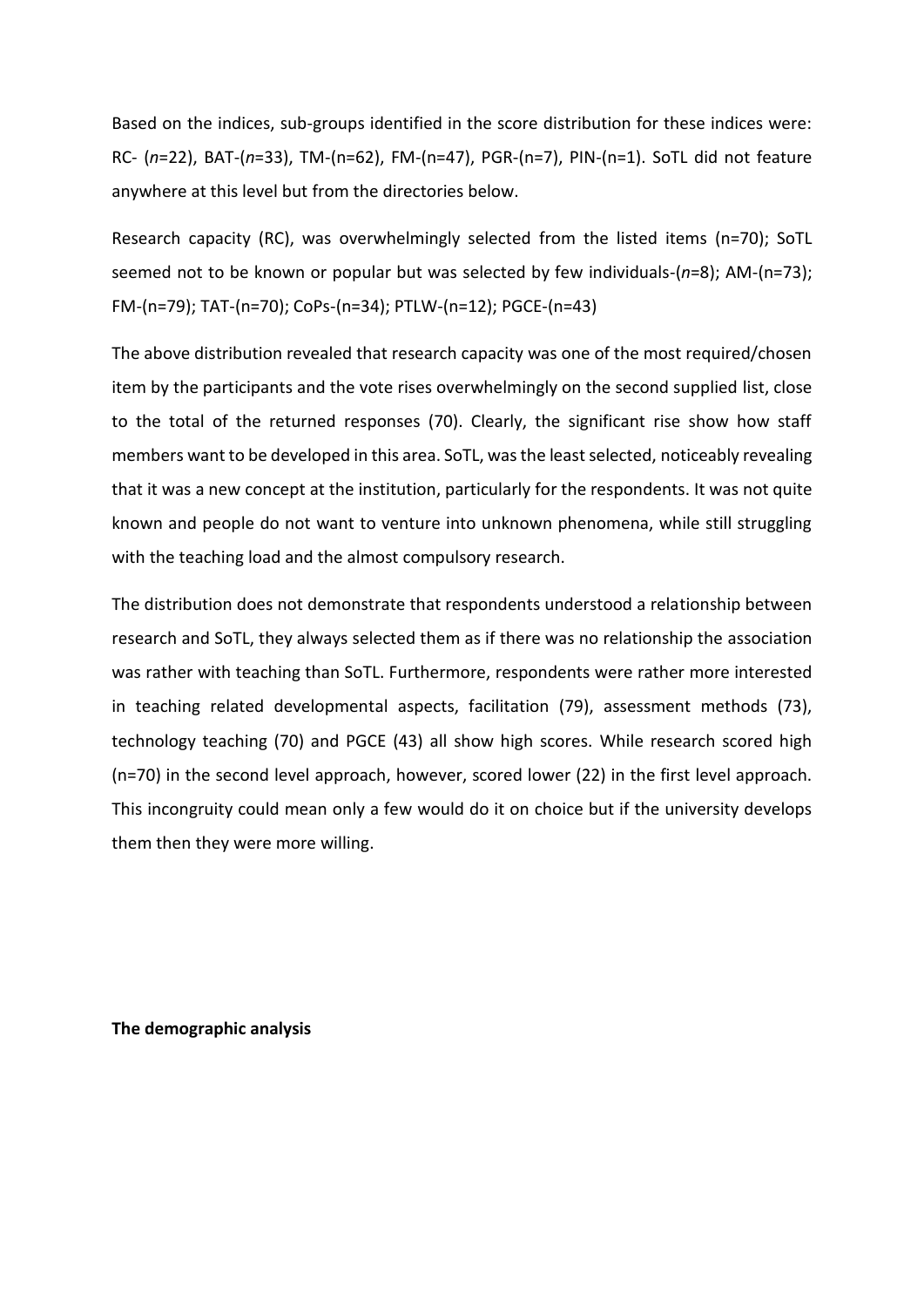## **Table 1. Gender distribution**

|       |        | Frequency | Percent | Valid Percent | Cumulative<br>Percent |
|-------|--------|-----------|---------|---------------|-----------------------|
| Valid | Male   | 41        | .0      | .0            | .0                    |
|       | Female | 22        | .0      | .0            | 100.0                 |
|       | Total  | 63        | 100.0   | 100.0         |                       |

|  |  |  | Table 2. Age distribution |
|--|--|--|---------------------------|
|--|--|--|---------------------------|

|       |         |                |         |               | Cumulative |
|-------|---------|----------------|---------|---------------|------------|
|       |         | Frequency      | Percent | Valid Percent | Percent    |
| Valid | $21-30$ | 1              | 1.7     | 1.7           | 1.7        |
|       | 31-40   | 23             | 0.0     | $0.0\,$       |            |
|       | 41-50   | 25             | 41.7    | 41.7          | 73.3       |
|       | 51-60   | 14             | 23.3    | 23.3          | 96.7       |
|       | 61-65   | $\overline{c}$ | 3.3     | 3.3           | 100.0      |
|       | Total   | 63             | 100.0   | 100.0         |            |

In this demographic analysis, a peculiar phenomenon is that more males responded than females and the majority of respondents were younger than 50 years of age. This informs us that more than half are in their early years, only a few are at their latter part of a teaching career at the university. There is an opportunity for further training and development in the career for the younger ones. To the same degree, the gender incident, has always been the case-males have been the ones with interest to pursue their career, but in the 21<sup>st</sup> century that has been gradually changing.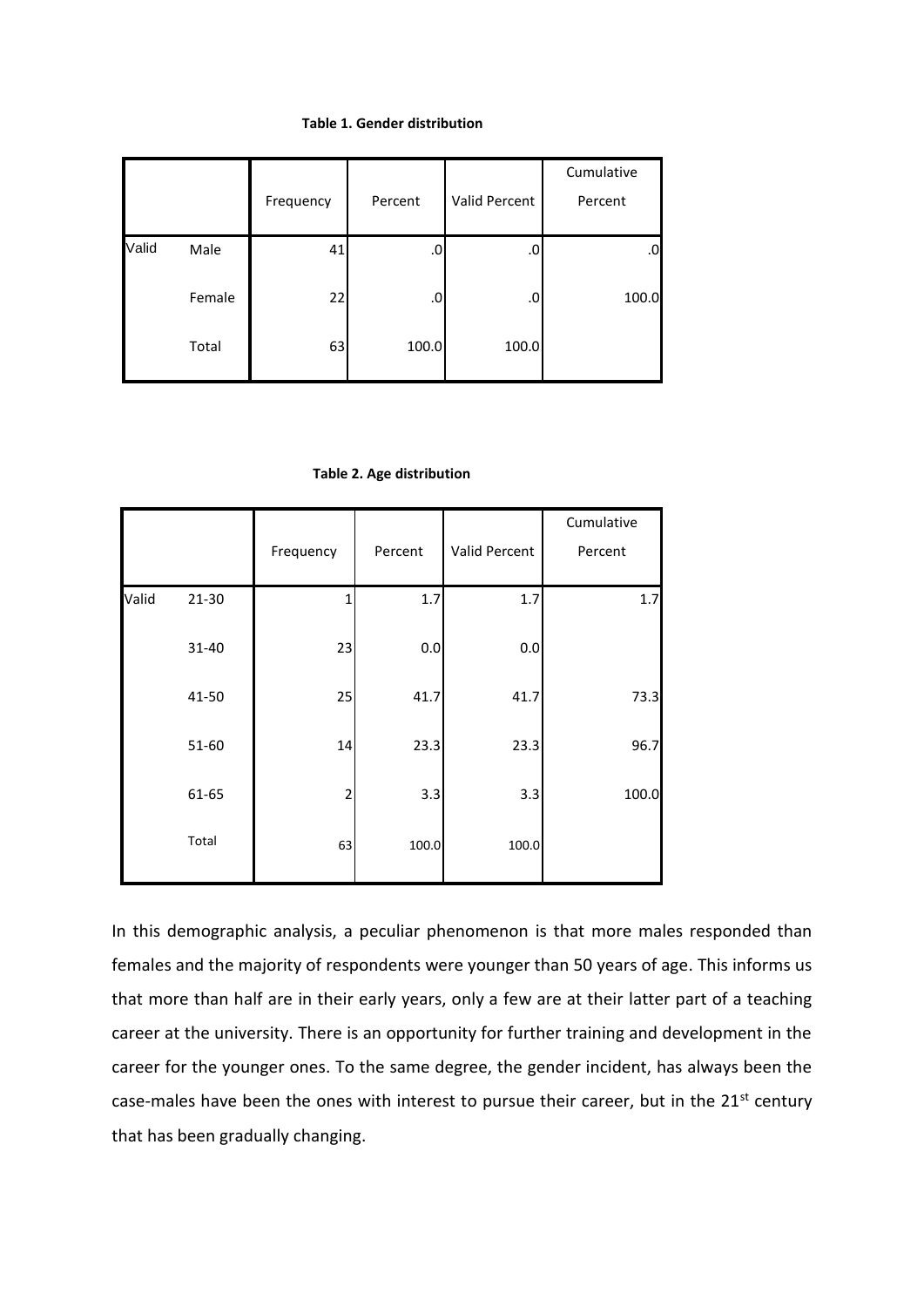|                          | Frequency | Percent | <b>Valid Percent</b> | <b>Cumulative Percent</b> |
|--------------------------|-----------|---------|----------------------|---------------------------|
| Technikon                | 30        | 48.0    | 48.0                 | 48.0                      |
| University               | 25        | 40.0    | 40.0                 | 88.0                      |
| Specialised Institute    | 4         | 6.0     | 6.0                  | 94.0                      |
| University of Technology | 4         | 6.0     | 6.0                  | 100.0                     |
| Total                    | 63        | 100.0   | 100.0                |                           |

#### **Table 3a. What Institute of higher education did you obtain your qualification from**

#### **Table 3b. Highest qualification**

|       |              | Frequency | Percent | Valid Percent | <b>Cumulative Percent</b> |
|-------|--------------|-----------|---------|---------------|---------------------------|
| Valid | Diploma      | 5         | 8.0     | 8.0           | 8.0                       |
|       | Degree/Btech | 37        | 59.0    | 59.0          | 67.0                      |
|       | Masters      | 19        | 30.0    | 30.0          | 97.0                      |
|       | Doctorate    | 2         | 3.0     | 3.0           | 100.0                     |
|       | Total        | 63        | 100.0   | 100.0         |                           |

Tables 3a & b, were included so as to assess whether the respondents had studied to a postgraduate level where research was part of the curricula or the respondents have diploma qualifications. Usually, universities offer research from the honours level so if a staff member had diploma level qualification, certainly, require professional development not only for teaching but in order to create interest for further study. While, Technikons focused on teaching and more teaching with less research. These tables show that the majority of respondents were at the level of an undergraduate qualifications, which suggest that professional development initiatives were required. Respondents at the postgraduate (PGR) levels also indicated that research assistance was required for success (see frequency distribution above).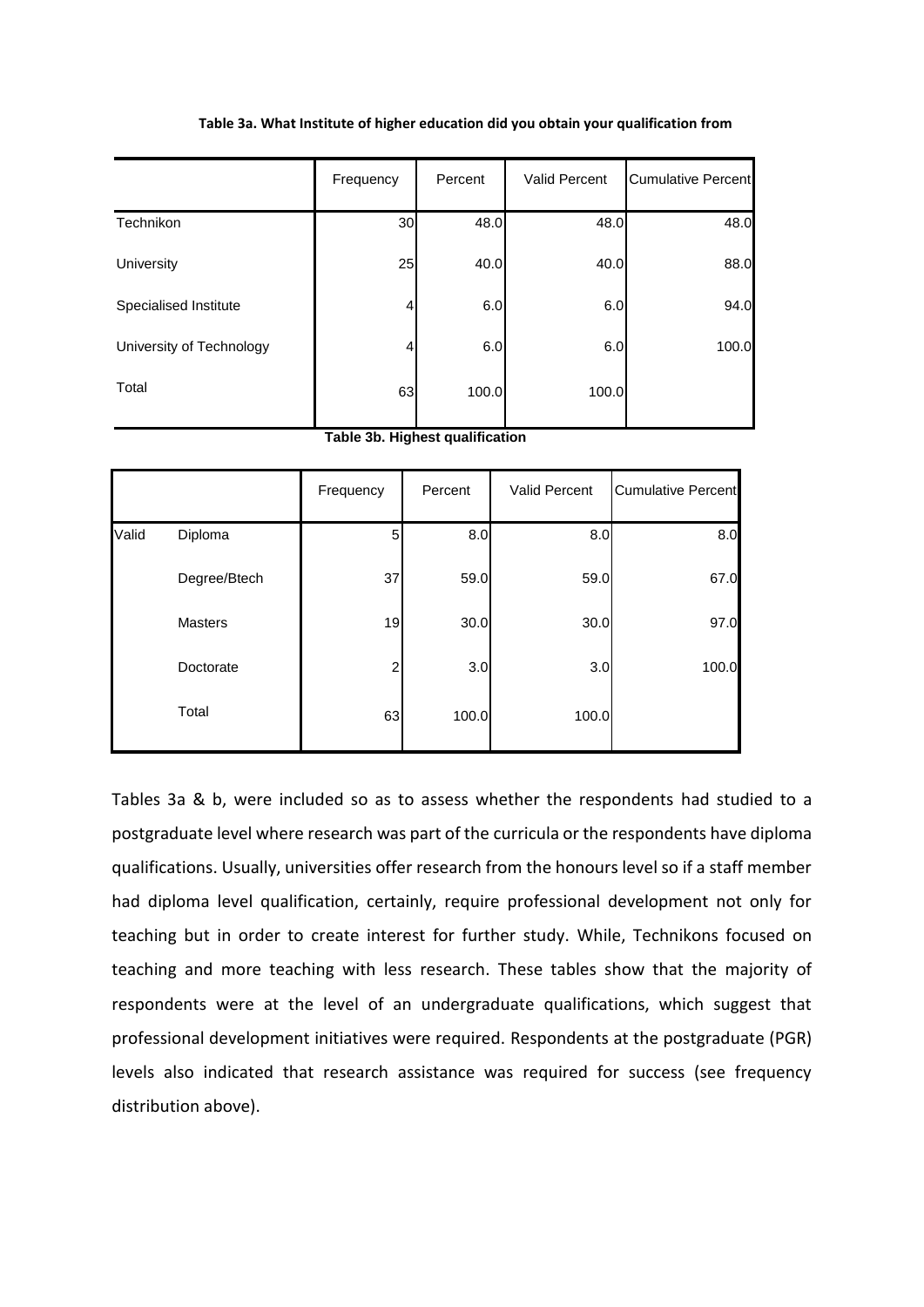| Attended                                             |                      | Frequency | Percent | Valid Percent | <b>Cumulative Percent</b> |
|------------------------------------------------------|----------------------|-----------|---------|---------------|---------------------------|
| Valid                                                | Yes                  | 9         | 14.0    | 14.0          | 14.0                      |
|                                                      | <b>No</b>            | 51        | 86.0    | 86.0          | 100.0                     |
|                                                      | Total                | 63        | 100.0   | 100.0         |                           |
| Research<br>Teaching<br>Compone<br>nt                | Strongly<br>agree    | 4         | $6.0\,$ | $6.0$         | 6.0                       |
|                                                      | Strongly<br>disagree | 56        | 94.0    | 94.0          | 100.0                     |
| Compone<br>nt of<br>Research<br>&<br><b>Teaching</b> | Total                | 63        | 100.0   | 100.0         |                           |

# **Table 4. Workshops Attended had research on teaching component**

**Table 5. Research on Teaching**

|       |       | Frequency | Percent | Valid Percent | Cumulative<br>Percent |
|-------|-------|-----------|---------|---------------|-----------------------|
| Valid | Yes   | 38        | 60.0    | 60.0          | 60.0                  |
|       | No    | 25        | 40.0    | 40.0          | 100.0                 |
|       | Total | 63        | 100.0   | 100.0         |                       |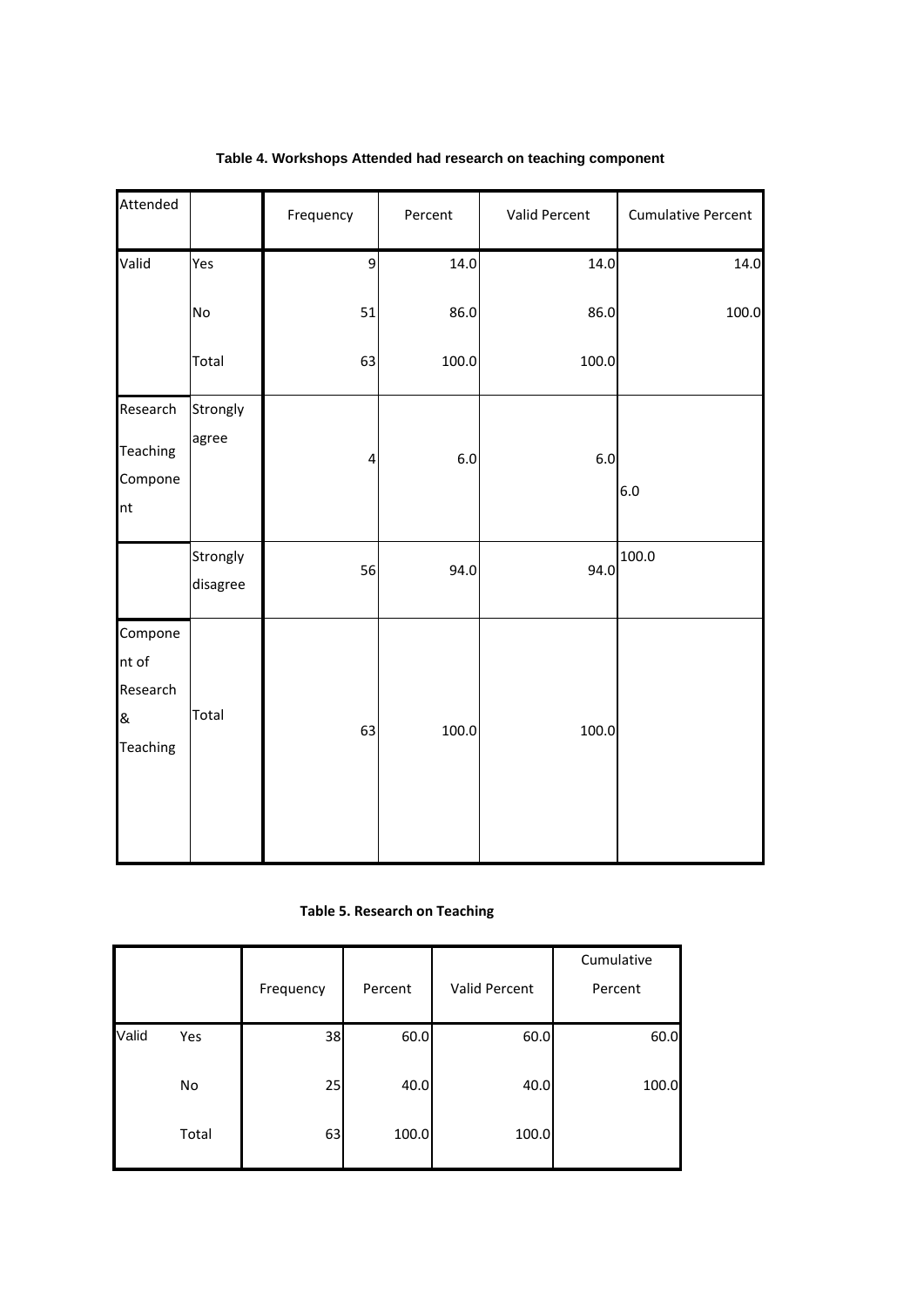Table 5, revealed that some lecturers applied research in teaching, in the description provided, marketing and entrepreneur students are sent to retailers for consumer behaviour and behavioural studies undertaken. It was not 'significant' research where reports can be published.

Table 4 and the figure 1 below, show that only nine out of 60 respondents had often attended professional development workshops at some stage of their career, of the nine only four had combined research and teaching components, however, it does not state whether it was SoTL or how the workshops were designed.

The majority of the lecturers even complained on the questionnaire responses that for approximately two years respondents had never been invited to a training and development programmes, particularly research and teaching development training, but only workshops informing people about available research grants.

Figure 1. Professional Development



The question asked was for respondents to list 'Professional Development workshops' on research and it shows that the majority did not attend the workshops.

# **Discussion**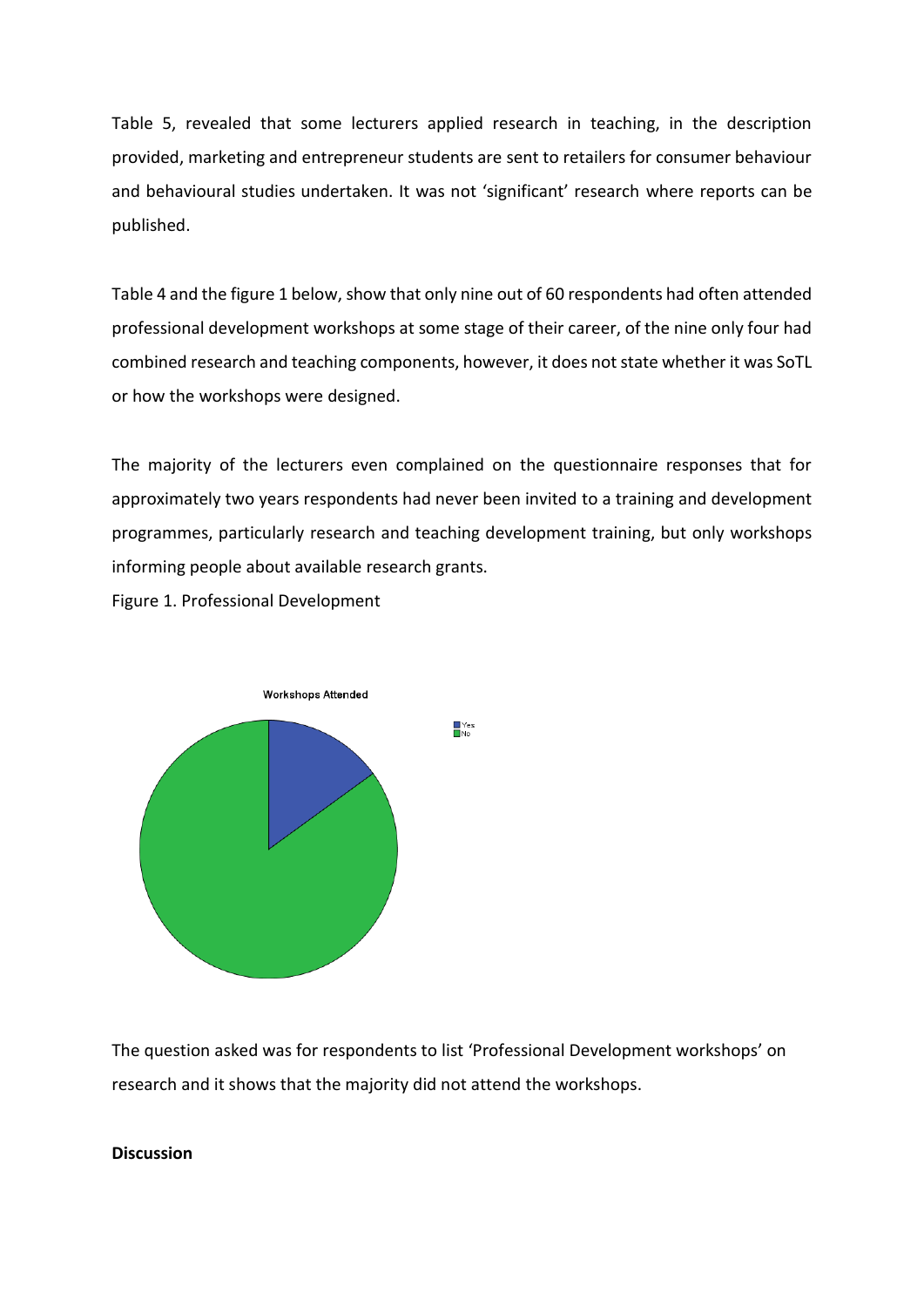The purposes of this study were to: (i) analyse the training and developmental needs of the staff members as well as interest in engaging in SoTL projects and any research activities at WSU; (ii) assess which training needs can be prioritized according to staff members' requirements (iii) examine interest in research and SoTL and determine if the perceived value placed on teaching has an effect on engagement in research and SoTL. Some aspects of the results have addressed the purposes of the study, as they indicate that the assessed training needs came out, as the indices show there is interest in pursuing training in the examined aspects. The paper discusses the view of the researcher on the case at hand and the significance of training and professional development and some aspects as highlighted in the aims of the study.

### **Needs analysis and focus on research at WSU**

Institutions of Higher Learning emphasise on research productivity for all academics. WSU too is no exception to this 'rule'. Hence, the purpose of this inquiry was to determine the research needs which would assist the institution build capacity and introduce the research that will not only increase output, but also enhance teaching and learning, SoTL as well as encourage the culture of professional development in these areas of research. Identification of training and professional development needs have to be conducted often for all academic staff members, this could be done by the individual or the academic leaders or managers including the institutional human resource department. Presently the institution does not perform adequately in providing opportunities for staff development according to the respondents of the needs analysis and this does not augur well for student learning and success. Certain individuals stated in the descriptive level that they identified the workshops provided by entities outside the institution from various media such as, internet or heard from a friend about development events and applied. Otherwise, the institution provided training on an ad hoc basis mainly responding to student concerns about the course or individual lecturer's deficient performance. Therefore, it is done on a reactive basis.

Occasionally, academic staff have to make requests to attend development workshops, colloquia or conferences especially for those requiring substantial financial support. While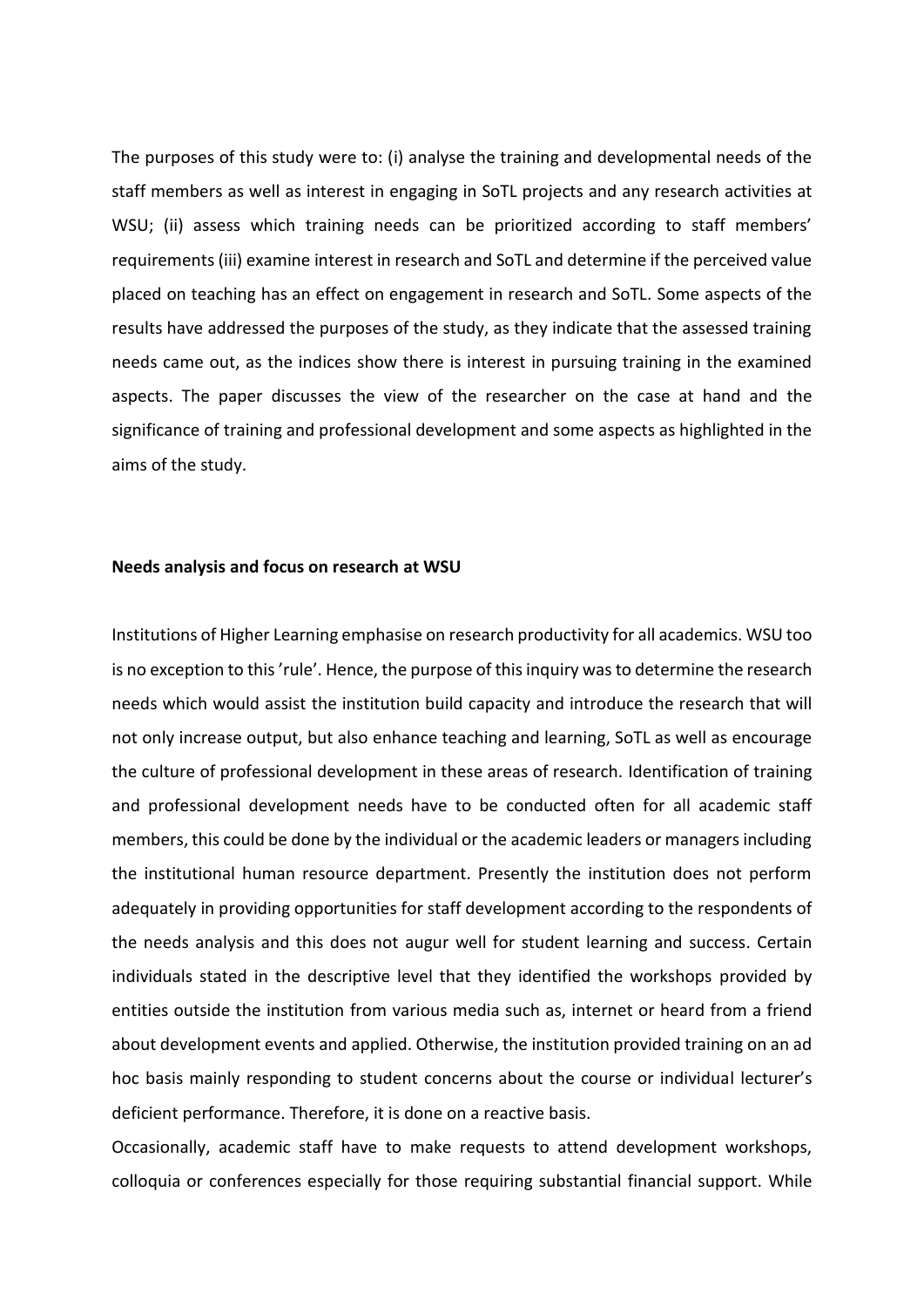staff development should be informed by the needs approach (Boughey, 2010), however, those who require relatively long study periods, such as postgraduate studies (PGCE, Masters or Doctoral studies), should be supported on a request basis. Becher (1996), defined professional development as synonymous with formal courses such as the year-long PGCE and the duration may take longer for some. Sometimes, it could be proceedings or events that provide some form of 'training' (Becher, 1996). Such training often takes place from a minimum of a day to three.

The new and inexperienced academic staff are in a vulnerable position, they have to be identified and considered first in pedagogical upgrade as they cannot expose their incompetency by requesting training. Importantly, it is very critical that newly appointed lecturers and novice researchers undergo pedagogical and research training, often they are recruited direct from university or industry, the majority have little teaching or research background or both.

Boughey, (2010) advised that, the strategic direction institutions can take for staff development to be applied uniformly across, should be to link it with the institutional academic staff development goals. Teaching and learning enhancement development needs which are not so familiar or time consuming or even viewed as 'challenging', such as research, scholarship of teaching and learning or scholarship of teaching might end up not being the first choice for staff members if not enforced. Staff development has to be regulated and organised from the office of power so that it does not end up being fragmented and relegated and neglected. As Trigwell and Posser, (1997) said:

*Too often institutions invest in a laundry list of actions, one disconnected from another. The result is an uncoordinated patchwork of actions whose sum impact on student retention is less than it could or should be*

The purpose and the philosophy upon which professional development should be based, is equipping academics with pedagogical knowledge within the constructivist theoretical framework (Badat, 2010). This means that the institutions should actively coordinate workbased learning, while it is the responsibility of the staff member to actively conceptualise the knowledge through reflection on current practices of teaching and research. Thereby, influencing changes on teaching or research approaches which in turn impact on student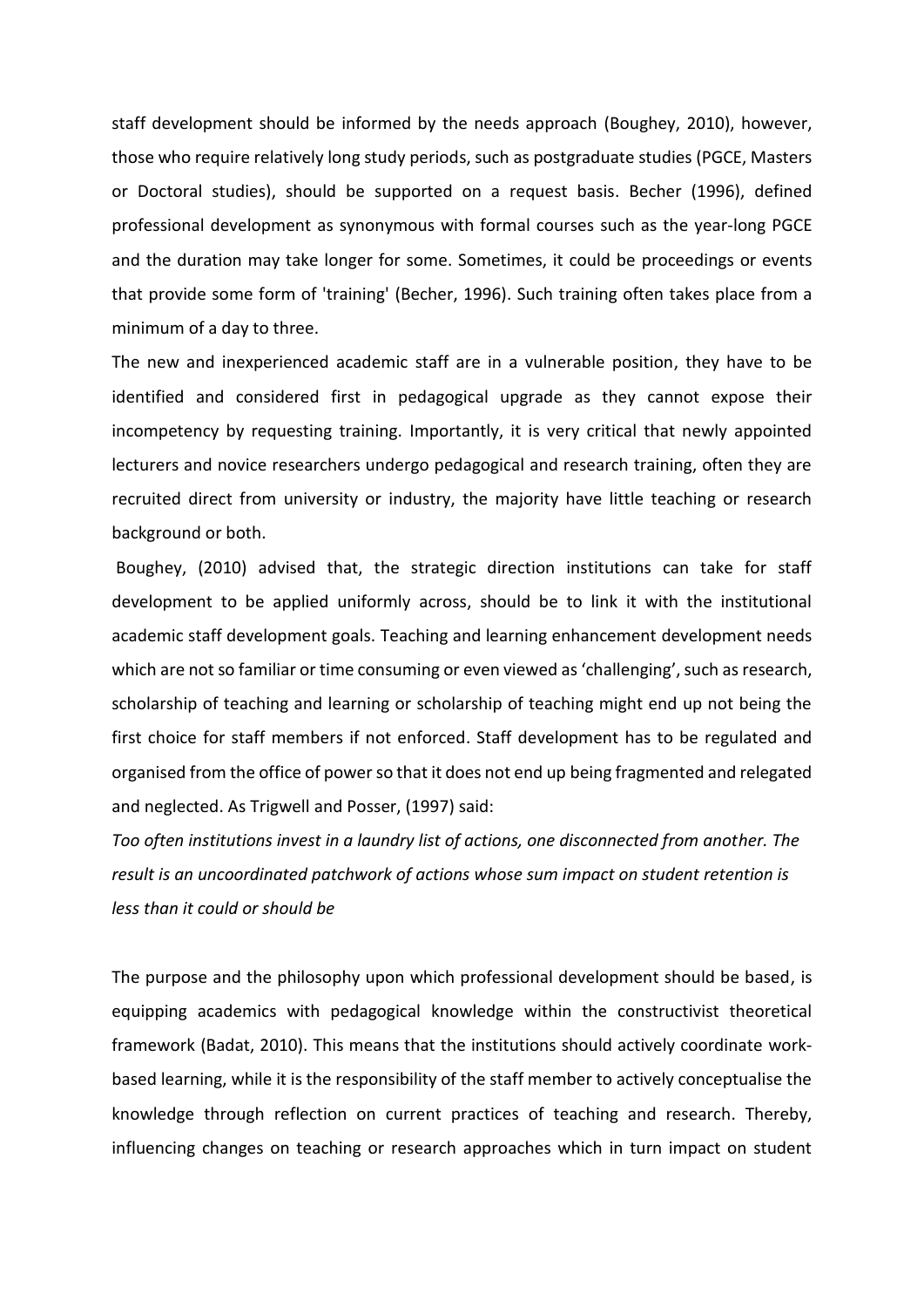learning, what Zakaria & Daud (2009) describe as 'shifting from behaviouristic towards constructivist approach'.

# **Conclusion and future direction**

The fast evolving societal needs have placed Higher Education systems under pressure to produce graduates who sought to respond to the needs. Academic staff, as a key mediating agency between the graduate and the society have to be well equipped to navigate this role. Therefore, understanding of the scope and implementation of professional development should not be superficial but go deeper than it is currently occurring. It is very critical that newly appointed lecturers and novice researchers undergo pedagogical and research training, often, they are recruited direct from university or industry and the majority have little teaching or research background, experience or both.

There is a grave need that institutions of Higher Learning should actively coordinate workbased learning, while it is the responsibility of the staff member to actively conceptualise the knowledge through reflection on current practices of teaching and research. Thereby, influencing changes on teaching or research approaches which in turn impact on student learning.

# **Recommendation**

It is hoped that the recommendations arising out of the needs analysis report will assist this institution to effectively address the issue of research capacity building and Scholarship of Teaching and Learning in particular and professional development in general. The outcomes of the analysis gives the institution a mandate to support new appointees (junior and novice researchers) and when there are new teaching techniques to introduce them in order to help build capacity in research and enhance teaching and learning through Scholarship of teaching and learning respectively.

# **References**

Badat, S. (2010). The Challenges of Transformation in Higher Education and Training Institutions in South Africa, Paper Commissioned by the Development Bank of Southern Africa.

Becher, A. (1996). 'The Learning Professions' Studies in Higher Education, 21, (1): 43-55.